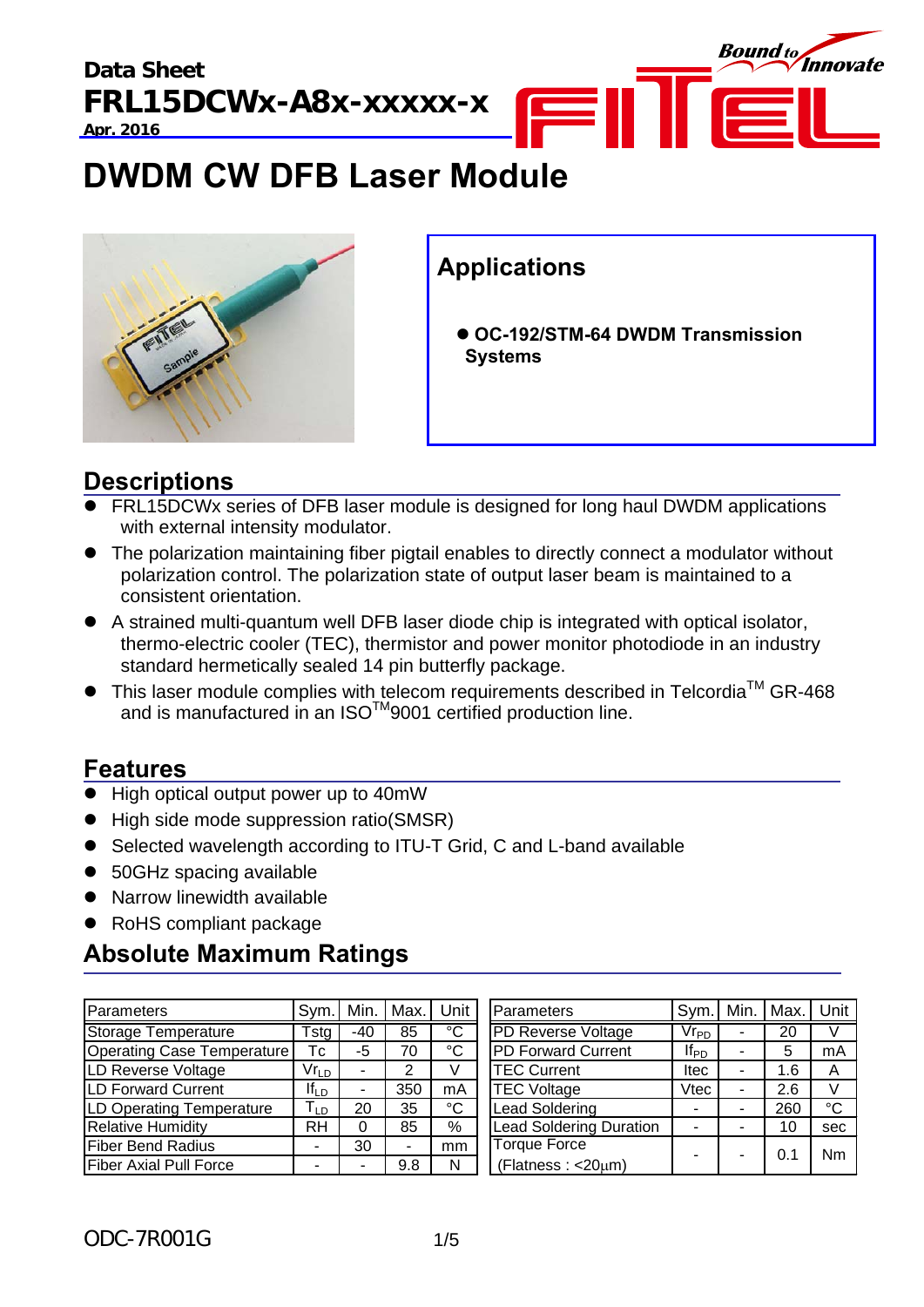# **Data Sheet FRL15DCWx-A8x-xxxxx-x**

**Apr. 2016**



### **Specifications** (Tc=25°C, BOL<sup>\*1</sup> unless otherwise specified)

| Parameters                      | Symbol       | Min.                          | Typ.           | Max.                          | Unit                    | Conditions                                                                 |  |
|---------------------------------|--------------|-------------------------------|----------------|-------------------------------|-------------------------|----------------------------------------------------------------------------|--|
| <b>Optical Output Power</b>     |              |                               |                |                               |                         |                                                                            |  |
| FRL15DCWA                       | Pf           | 10                            |                |                               |                         |                                                                            |  |
| FRL15DCWB                       |              | 20                            |                |                               | mW                      | <b>CW</b>                                                                  |  |
| FRL15DCWD                       |              | 40                            |                |                               |                         |                                                                            |  |
| D Forward Current               |              |                               |                |                               |                         |                                                                            |  |
| FRL15DCWA                       |              |                               |                | 80                            |                         |                                                                            |  |
| FRL15DCWB                       | If           |                               |                | 150                           | mA                      | Rated power, CW                                                            |  |
| FRL15DCWD                       |              |                               |                | 300                           |                         |                                                                            |  |
|                                 |              | 20                            |                | 35                            | $\rm ^{\circ}C$         | Rated power, CW                                                            |  |
| D Operating Temperature         | $T_{LD}$     |                               |                |                               |                         |                                                                            |  |
| D Forward Voltage               |              |                               |                |                               |                         |                                                                            |  |
| FRL15DCWA, B                    | Vf           |                               |                | 1.8                           | V                       | Rated power, CW                                                            |  |
| FRL15DCWD                       |              |                               |                | 2.5                           |                         |                                                                            |  |
| <b>Threshold Current</b>        | $I_{th}$     |                               | 15             | 40                            | mA                      |                                                                            |  |
| Wavelength                      | λ            | $\lambda$ <sub>ITU</sub> -0.1 | $\lambda$ ITU  | $\lambda$ <sub>ITU</sub> +0.1 | nm                      | Rated power, CW                                                            |  |
|                                 |              |                               |                |                               |                         | See Table.1                                                                |  |
| Linewidth (-3dB fullwidth)      |              |                               |                |                               |                         |                                                                            |  |
| Standard                        |              |                               |                | 10                            |                         | Rated Power, CW                                                            |  |
| Option A                        | $\Delta v$   |                               |                | $\sqrt{5}$                    | <b>MHz</b>              | Option C is available only                                                 |  |
| Option B                        |              |                               |                | $\overline{2}$                |                         | for FRL15DCWD.                                                             |  |
| Option C                        |              |                               |                | 1                             |                         |                                                                            |  |
| Side Mode Suppression           |              |                               |                |                               |                         |                                                                            |  |
| Ratio                           | <b>SMSR</b>  | 35                            | 45             |                               | dB                      | Rated power, CW                                                            |  |
| <b>Optical Isolation</b>        | Iso          | 30                            | $\blacksquare$ | $\blacksquare$                | dB                      |                                                                            |  |
| <b>Relative Intensity Noise</b> |              |                               |                |                               |                         |                                                                            |  |
| FRL15DCWA                       |              |                               |                | $-133$                        |                         | Rated power, CW                                                            |  |
| FRL15DCWB                       | <b>RIN</b>   |                               |                | $-138$                        |                         | dB/Hz $O_{pRL}$ <-25dB <sup>*2</sup><br>100MHz <f<10ghz< td=""></f<10ghz<> |  |
| FRL15DCWD                       |              |                               |                | $-140$                        |                         |                                                                            |  |
| <b>Monitor Current</b>          |              |                               |                |                               |                         |                                                                            |  |
| FRL15DCWA                       |              | 0.05                          |                | $\overline{1}$                |                         | Rated power, CW                                                            |  |
| FRL15DCWB                       | Im           | 0.1                           |                | $\overline{2}$                | mA                      | $Vr_{PD} = 5V$                                                             |  |
| FRL15DCWD                       |              | 0.15                          |                | 3                             |                         |                                                                            |  |
| <b>Monitor Dark Current</b>     | Id           |                               |                | 100                           | nA                      | $Vr_{PD} = 5V$                                                             |  |
| <b>Tracking Error</b>           | TE           | $-0.5$                        |                | 0.5                           | dB                      | Im=constant, Tc=-5 to 70°C                                                 |  |
| <b>TEC Current</b>              | Itec         | L,                            | $\blacksquare$ | 1.2                           | A                       | Tc=70°C, Rated power, CW                                                   |  |
| <b>TEC Voltage</b>              | <b>Vtec</b>  | $\blacksquare$                | $\blacksquare$ | 2.4                           | $\overline{\mathsf{V}}$ | Tc=70°C, Rated power, CW                                                   |  |
| Thermistor B constant           | B            |                               | 3900           |                               | Κ                       |                                                                            |  |
| <b>Thermistor Resistance</b>    | $\mathsf{R}$ | $\blacksquare$<br>9.5         | $\blacksquare$ | 10.5                          |                         |                                                                            |  |
|                                 |              |                               |                |                               | $k\Omega$               | $\mathsf{T}_{\mathsf{LD}}\!\!=\!\!25^\circ\!\mathsf{C}$                    |  |
| Polarization Extinction         | Er           | 20                            |                |                               | dB                      | Rated power, CW                                                            |  |
| Ratio                           |              |                               |                |                               |                         |                                                                            |  |

\*<sup>1</sup> BOL : Beginning of Life

 $*^2O_{pRL}$ : Optical Return Loss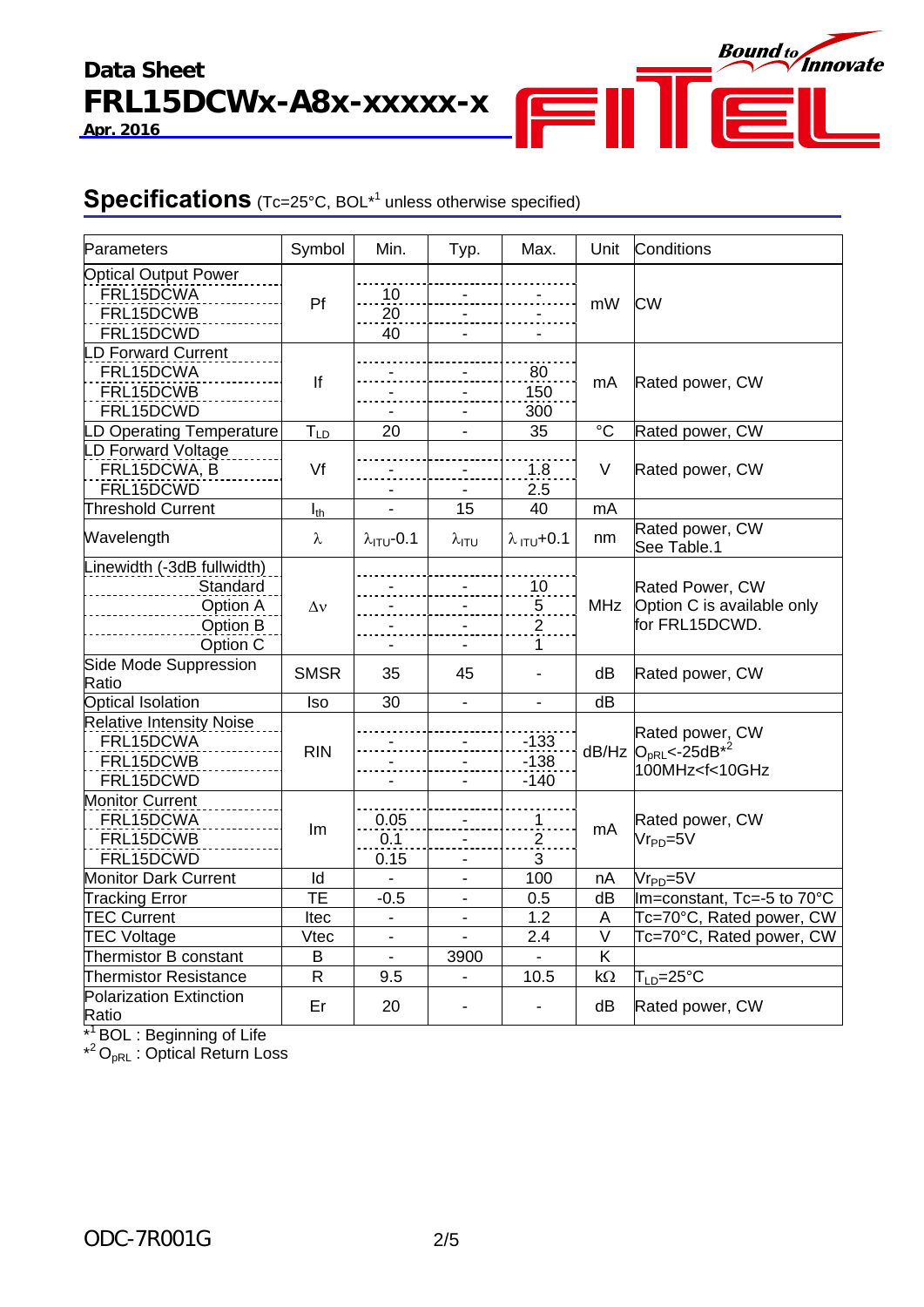# **Data Sheet FRL15DCWx-A8x-xxxxx-x**

**Apr. 2016**

| Table 1 |                             |                  |            |                             |                  |            |                             |                  |            |
|---------|-----------------------------|------------------|------------|-----------------------------|------------------|------------|-----------------------------|------------------|------------|
|         | $\lambda_{\text{ITU}}$ [nm] | <b>ITU Freq.</b> | Wavelength | $\lambda_{\text{ITU}}$ [nm] | <b>ITU Freq.</b> | Wavelength | $\lambda_{\text{ITU}}$ [nm] | <b>ITU Freq.</b> | Wavelength |
|         |                             | [THz]            | code       |                             | [THz]            | code       |                             | [THz]            | code       |
|         | 1529.55                     | 196.00           | 19600      | 1556.55                     | 192.60           | 19260      | 1584.53                     | 189.20           | 18920      |
|         | 1530.33                     | 195.90           | 19590      | 1557.36                     | 192.50           | 19250      | 1585.36                     | 189.10           | 18910      |
|         | 1531.12                     | 195.80           | 19580      | 1558.17                     | 192.40           | 19240      | 1586.20                     | 189.00           | 18900      |
|         | 1531.90                     | 195.70           | 19570      | 1558.98                     | 192.30           | 19230      | 1587.04                     | 188.90           | 18890      |
|         | 1532.68                     | 195.60           | 19560      | 1559.79                     | 192.20           | 19220      | 1587.88                     | 188.80           | 18880      |
|         | 1533.47                     | 195.50           | 19550      | 1560.61                     | 192.10           | 19210      | 1588.73                     | 188.70           | 18870      |
|         | 1534.25                     | 195.40           | 19540      | 1561.42                     | 192.00           | 19200      | 1589.57                     | 188.60           | 18860      |
|         | 1535.04                     | 195.30           | 19530      | 1562.23                     | 191.90           | 19190      | 1590.41                     | 188.50           | 18850      |
|         | 1535.82                     | 195.20           | 19520      | 1563.05                     | 191.80           | 19180      | 1591.26                     | 188.40           | 18840      |
|         | 1536.61                     | 195.10           | 19510      | 1563.86                     | 191.70           | 19170      | 1592.10                     | 188.30           | 18830      |
|         | 1537.40                     | 195.00           | 19500      | 1564.68                     | 191.60           | 19160      | 1592.95                     | 188.20           | 18820      |
|         | 1538.19                     | 194.90           | 19490      | 1565.50                     | 191.50           | 19150      | 1593.79                     | 188.10           | 18810      |
|         | 1538.98                     | 194.80           | 19480      | 1566.31                     | 191.40           | 19140      | 1594.64                     | 188.00           | 18800      |
|         | 1539.77                     | 194.70           | 19470      | 1567.13                     | 191.30           | 19130      | 1595.49                     | 187.90           | 18790      |
|         | 1540.56                     | 194.60           | 19460      | 1567.95                     | 191.20           | 19120      | 1596.34                     | 187.80           | 18780      |
|         | 1541.35                     | 194.50           | 19450      | 1568.77                     | 191.10           | 19110      | 1597.19                     | 187.70           | 18770      |
|         | 1542.14                     | 194.40           | 19440      | 1569.59                     | 191.00           | 19100      | 1598.04                     | 187.60           | 18760      |
|         | 1542.94                     | 194.30           | 19430      | 1570.42                     | 190.90           | 19090      | 1598.89                     | 187.50           | 18750      |
|         | 1543.73                     | 194.20           | 19420      | 1571.24                     | 190.80           | 19080      | 1599.75                     | 187.40           | 18740      |
|         | 1544.53                     | 194.10           | 19410      | 1572.06                     | 190.70           | 19070      | 1600.60                     | 187.30           | 18730      |
|         | 1545.32                     | 194.00           | 19400      | 1572.89                     | 190.60           | 19060      | 1601.46                     | 187.20           | 18720      |
|         | 1546.12                     | 193.90           | 19390      | 1573.71                     | 190.50           | 19050      | 1602.31                     | 187.10           | 18710      |
|         | 1546.92                     | 193.80           | 19380      | 1574.54                     | 190.40           | 19040      | 1603.17                     | 187.00           | 18700      |
|         | 1547.72                     | 193.70           | 19370      | 1575.37                     | 190.30           | 19030      | 1604.03                     | 186.90           | 18690      |
|         | 1548.51                     | 193.60           | 19360      | 1576.20                     | 190.20           | 19020      | 1604.88                     | 186.80           | 18680      |
|         | 1549.32                     | 193.50           | 19350      | 1577.03                     | 190.10           | 19010      | 1605.74                     | 186.70           | 18670      |
|         | 1550.12                     | 193.40           | 19340      | 1577.86                     | 190.00           | 19000      | 1606.60                     | 186.60           | 18660      |
|         | 1550.92                     | 193.30           | 19330      | 1578.69                     | 189.90           | 18990      | 1607.47                     | 186.50           | 18650      |
|         | 1551.72                     | 193.20           | 19320      | 1579.52                     | 189.80           | 18980      | 1608.33                     | 186.40           | 18640      |
|         | 1552.52                     | 193.10           | 19310      | 1580.35                     | 189.70           | 18970      | 1609.19                     | 186.30           | 18630      |
|         | 1553.33                     | 193.00           | 19300      | 1581.18                     | 189.60           | 18960      | 1610.06                     | 186.20           | 18620      |
|         | 1554.13                     | 192.90           | 19290      | 1582.02                     | 189.50           | 18950      | 1610.92                     | 186.10           | 18610      |
|         | 1554.94                     | 192.80           | 19280      | 1582.85                     | 189.40           | 18940      | 1611.79                     | 186.00           | 18600      |
|         | 1555.75                     | 192.70           | 19270      | 1583.69                     | 189.30           | 18930      |                             |                  |            |

F

**Bound to** Innovate

 $\equiv$ 

Wavelength values are referenced to vacuum.

50GHz spacing is also available.

Other ITU wavelengths may be available. Please ask to the regional contacts.

Wavelength ( $\lambda$ ) and ITU frequency (f) have a relationship of  $\lambda$ [nm] = 299792458 / f [THz] /1000. FITEL wavelength code is expressed as a 5-digit integer rounded from 100 x f [THz].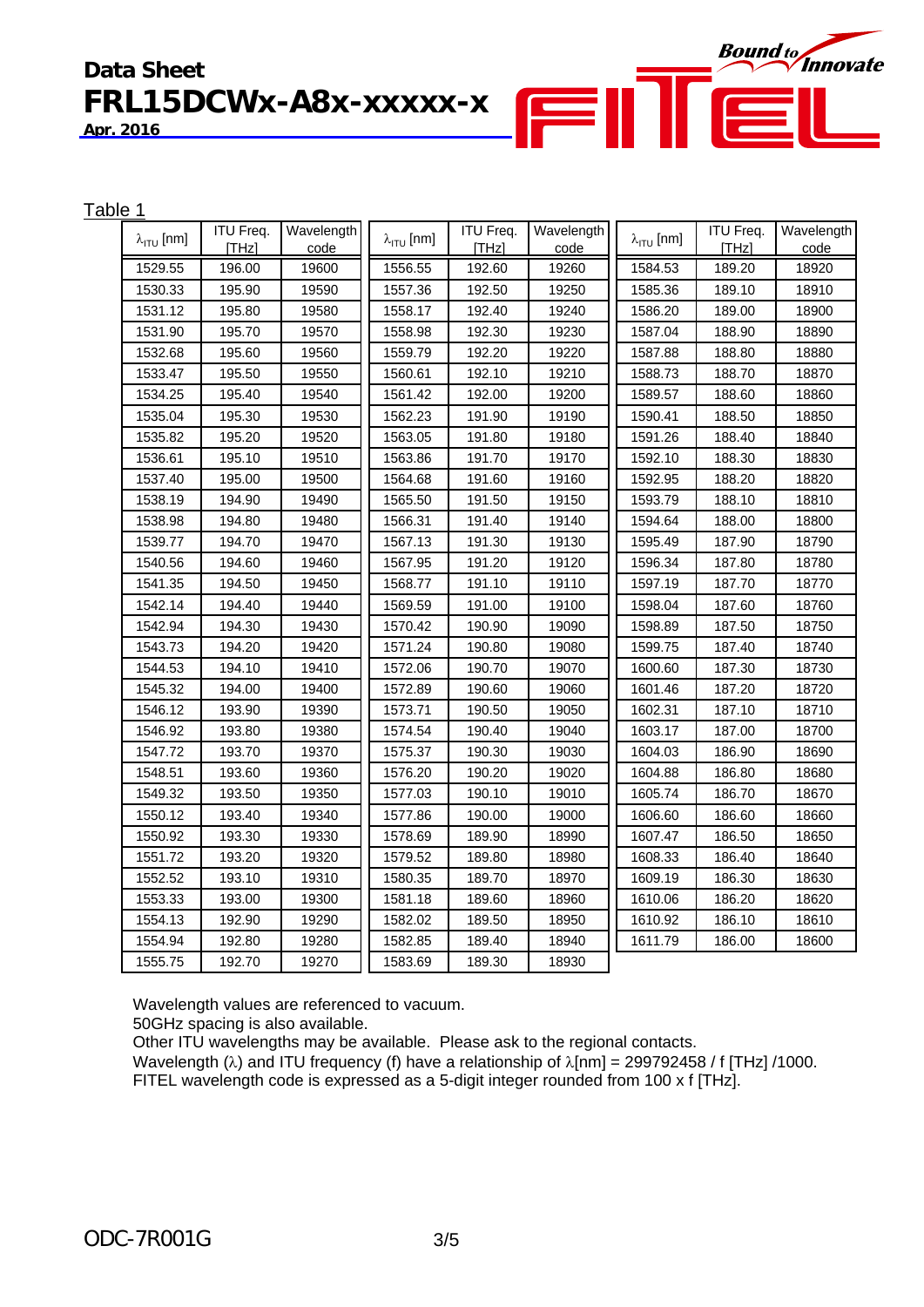



### **Dimensions and Pin Assignments**



### LD Anode Ground



| PIN No. | Function           | PIN No. | Function                          |
|---------|--------------------|---------|-----------------------------------|
| 1       | Thermistor         | 8       | Case Ground                       |
| 2       | Thermistor         | 9       | Case Ground                       |
| 3       | LD Cathode(-)      | 10      | No Connect                        |
| 4       | Monitor Anode(-)   | 11      | $LD$ Anode $(+)$ ,<br>Case Ground |
| 5       | Monitor Cathode(+) | 12      | LD Cathode(RF)                    |
| 6       | $TEC(+)$           | 13      | $LD$ Anode $(+)$ ,<br>Case Ground |
| 7       | $TEC(-)$           | 14      | No Connect                        |

### LD Anode Float



| PIN No. | Function           | PIN No. | Function         |
|---------|--------------------|---------|------------------|
| 1       | Thermistor         | 8       | Case Ground      |
| 2       | Thermistor         | 9       | Case Ground      |
| 3       | LD Cathode(-)      | 10      | No Connect       |
| 4       | Monitor Anode(-)   | 11      | $LD$ Anode $(+)$ |
| 5       | Monitor Cathode(+) | 12      | LD Cathode(RF)   |
| 6       | $TEC(+)$           | 13      | $LD$ Anode $(+)$ |
| 7       | $TEC(-)$           | 14      | No Connect       |

ODC-7R001G 4/5